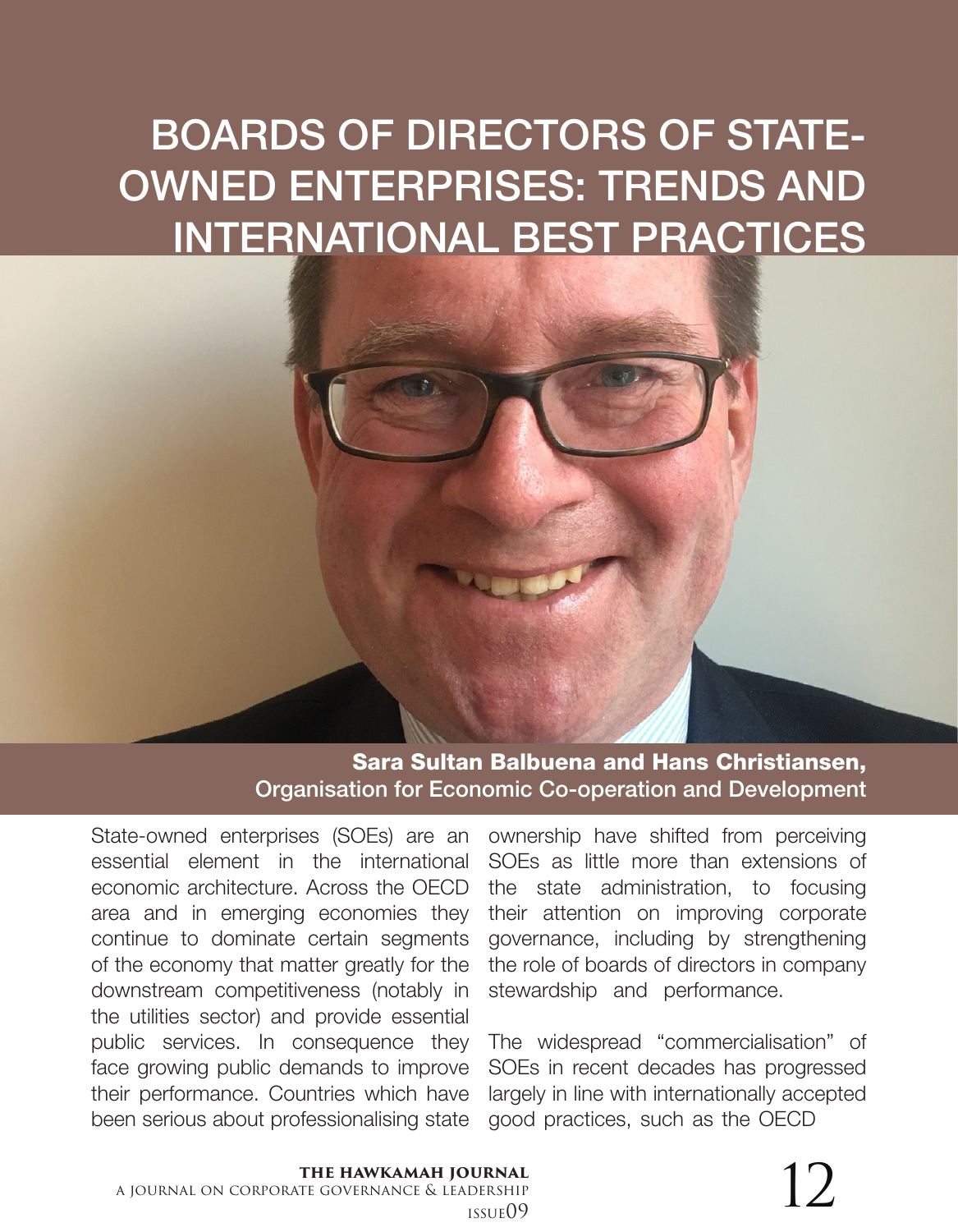Guidelines on Corporate Governance fruit. Most countries report better quality of State-Owned Enterprises (the "SOE Guidelines).1 Across the OECD area and in a growing number of emerging economies, governments have made efforts to professionalise boards of directors and to assign them greater powers and autonomy. The role of SOE boards is changing from previously serving as oversight bodies entrusted with compliance toward increasingly driving performance and strategy-setting.

board discourse and ultimately improved performance. This article discusses some of these dynamics and reviews recent trends in board practices drawing on international best practices<sup>2</sup>.

## Part I: Board dynamics

In general these approaches have borne determining corporate strategies and In any corporation boards of directors play a fundamental role in corporate stewardship and performance, and in



<sup>1</sup> OECD (2015), OECD Guidelines on Corporate Governance of State-Owned Enterprises, 2015 Edition, OECD Publishing, Paris. DOI: http://dx.doi. org/10.1787/9789264244160-en

 $^2$  The practices in this article are based on OECD research drawing on practices in over 30 economies. See OECD (2013), Boards of Directors of State-Owned Enterprises: An Overview of National Practices, OECD Publishing, Paris. DOI: http://dx.doi.org/10.1787/9789264200425-en.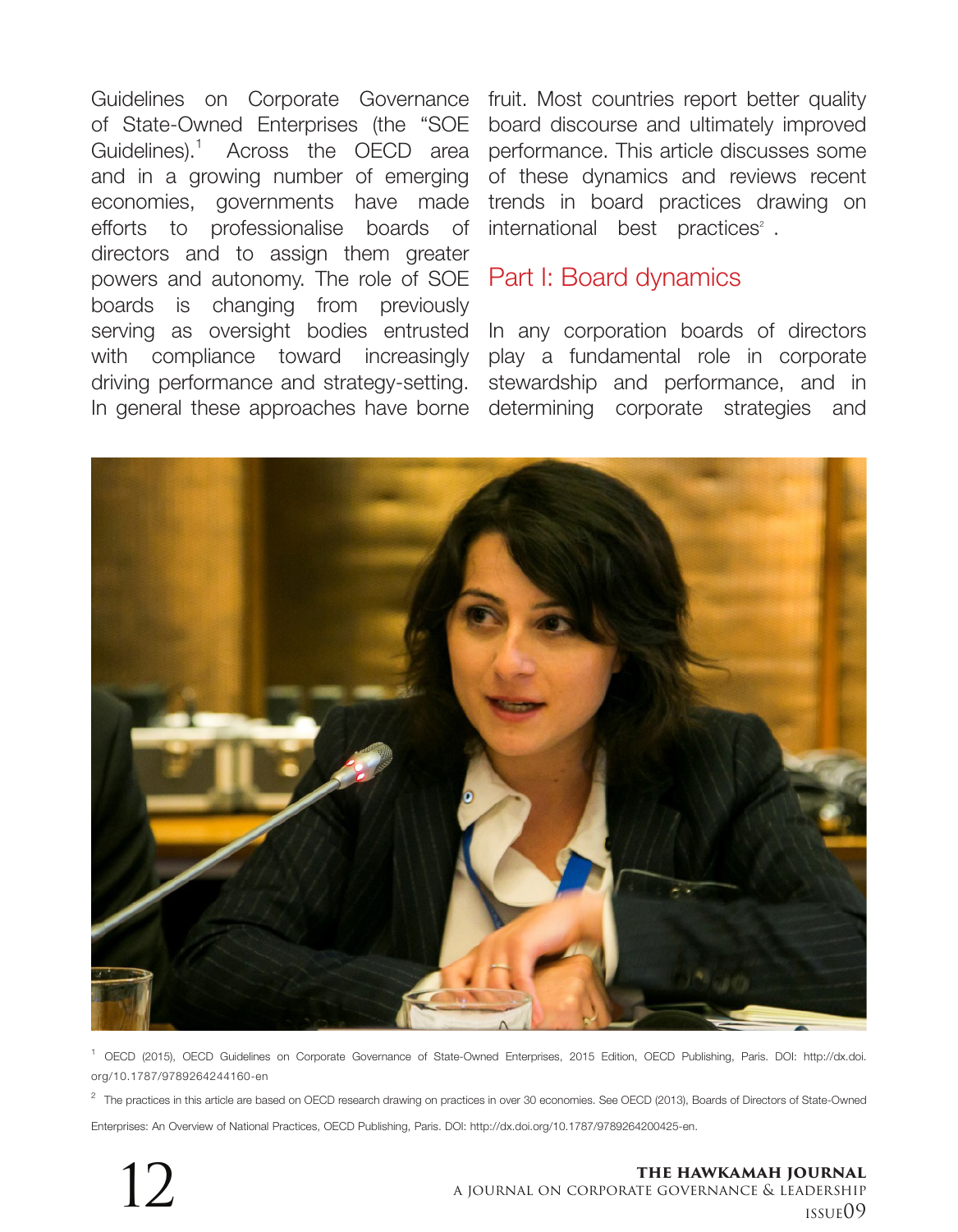monitoring managerial performance. Arguably, boards have an even more important role to play in SOEs as one of the key differences between the function of a board for a state-owned and privatelyowned enterprise is the fact that the State as a shareholder may be driven by objectives other than a return on shares. Properly constituted and managed boards can "add value" by taking into account these various perspectives and help management make better decisions.

The characteristics of a value-adding board are: 1) responsiveness to management's need for direction; 2) bringing skills and perspectives that management may be lacking; 3) encouraging the development and examination of a range of options, bearing in mind risks; 4) being objective; 5) encouraging and listening to in-house expertise; 6) looking forward to the future, and taking the long-term view; and 7) thinking strategically. Ultimately, adding value means developing more and better interaction with the executive management, and working in a structured manner with the government as an owner. However, in some countries SOE boards are not adequately empowered to assume such a role, circumvented by direct ministerial appointments of executive management and/or are bypassed through informal channels of communication and instructions. This may detract from the value-adding of boards. Worst cases involve appointed CEOs taking instructions directly from political circles, circumventing the board of directors and leading to a significant weakening of corporate (and public) governance. Other

cases to be avoided is the where individual board members act as custodians of the government interest from within the boardroom.

According to the SOE Guidelines, the State should inform the board of its objectives and priorities through proper channels. Depending on the SOE and country practices, this can be an iterative process in which the SOE and the State, via the ownership function, respond to proposals and jointly develop the strategy. In other cases, high level outcomes or expectations are defined by government, and a strategy is developed by the board and management to achieve these outcomes. Regardless of the method, going through proper channels will raise transparency and accountability, and avoid compromising the board's fiduciary duties.

# Part II: Board practices

As SOE boards become more professional the issue of boardroom efficiency moves to the forefront. It has become important to identify directors fulfilling demands for skills and competencies. The average board size has shrunk, the role of directors as "team players" has grown and, the role of the chair has been strengthened. However, it has also led to an increase in the workload and time commitment, which has in some cases posed challenges in recruitment and remuneration. These issues are covered below.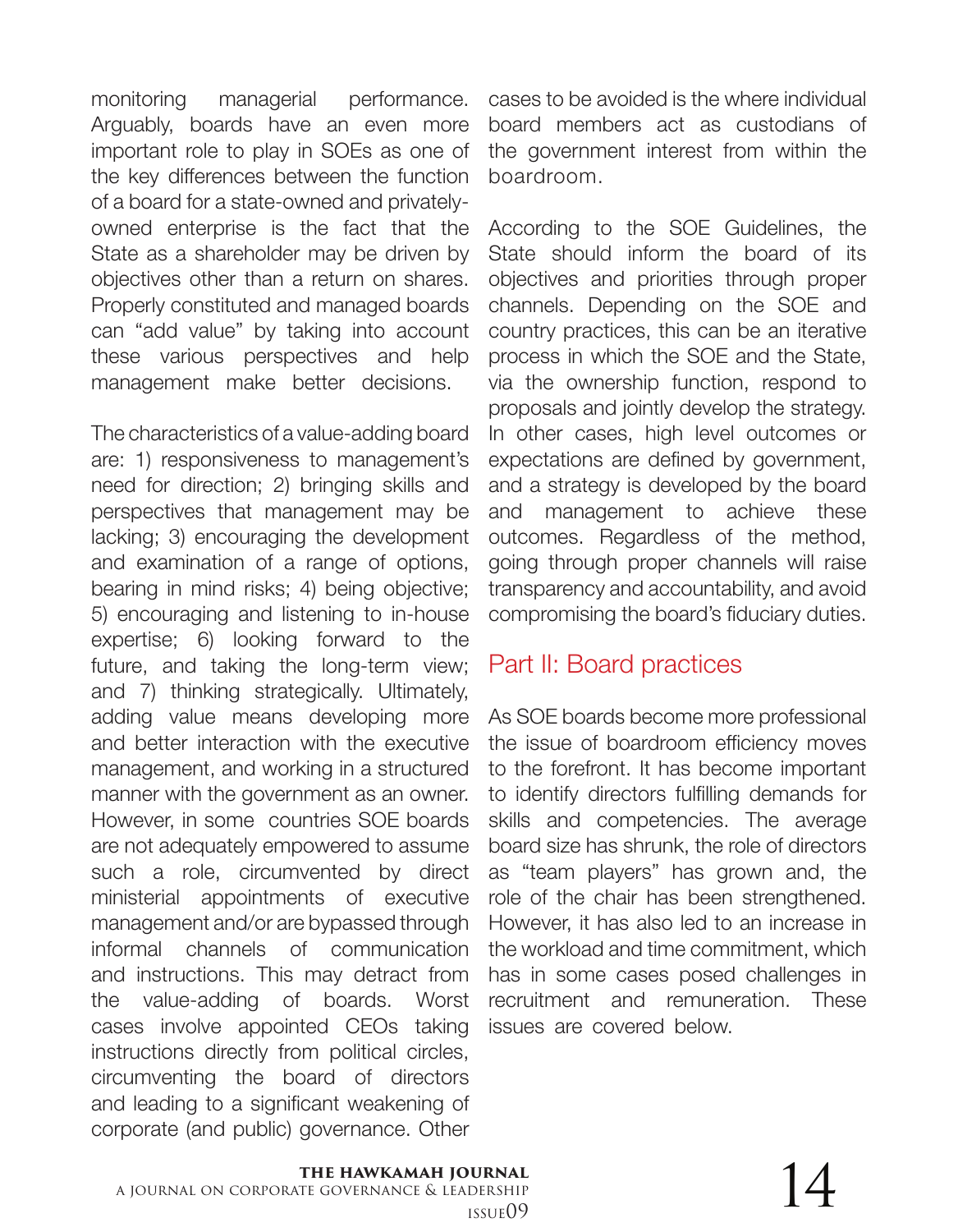## Establishing well-structured and transparent board nominations

Overseeing the board nomination process is among the primary responsibilities of state acting in its capacity as owner. According to the SOE Guidelines the starting point for effective SOE boards is to ensure a well-structured and transparent nomination framework. However, achieving this in practice is far from uncontroversial. Historically, the nomination of SOE boards has proved to be one of the more contentious policy challenges in SOE reform. Politicisation of the appointment process for patronage or to protect special interests served by the SOE's operations remains an impediment to consistent and transparent processes in some jurisdictions and can undermine competition and the legitimacy of the recruitment process. Ultimately, political interference is bad for business: it results in excessive turnover, a lack of the right skills on the board, and takes away from the possibility of attracting fresh faces or innovative persons.

Even if the formal nomination power resides with individual ministers or the cabinet and/or executive powers, many jurisdictions have prevented ad hoc political intervention by establishing administrative procedures and/or borrowing from

private sector good practice for the board nomination process. These methods, according to the SOE Guidelines should involve the sitting SOE board as well as non-state shareholders (where they exist), and can include setting minimum qualification requirements; relying on head hunters and maintaining databases of pools of directors; establishing nomination committees; and using board evaluations to identify future board needs.

## Composing boards that are professional, objective and independent

SOE boards of directors should be composed so that they can exercise professional, objective and independent  $judgment<sup>3</sup>$ . SOEs must strike a delicate balance when choosing directors, so that the board can effectively steer the SOE toward meeting the interests of both the enterprise and its shareholder. This includes, for example, deciding whether or how many representatives from the State to include on the board, as well as the types of skills, experience and characteristics directors should have to achieve company goals. This does not imply that the State should be passive in its ownership role. It implies that the proper conduit for State influence is communicating clear and implementable objective to the boards of directors.

 $3$  Board "independence" should not be confused with "independent" directors. An independent and objective board is one that operates under a legal framework, which is subject to public governance and that is designed based on board profiles. Independent directors (subject to national definitions) are individuals who are not directly representing any particular stakeholder interest in the company, but who are sought to bring certain skills and competencies to the board.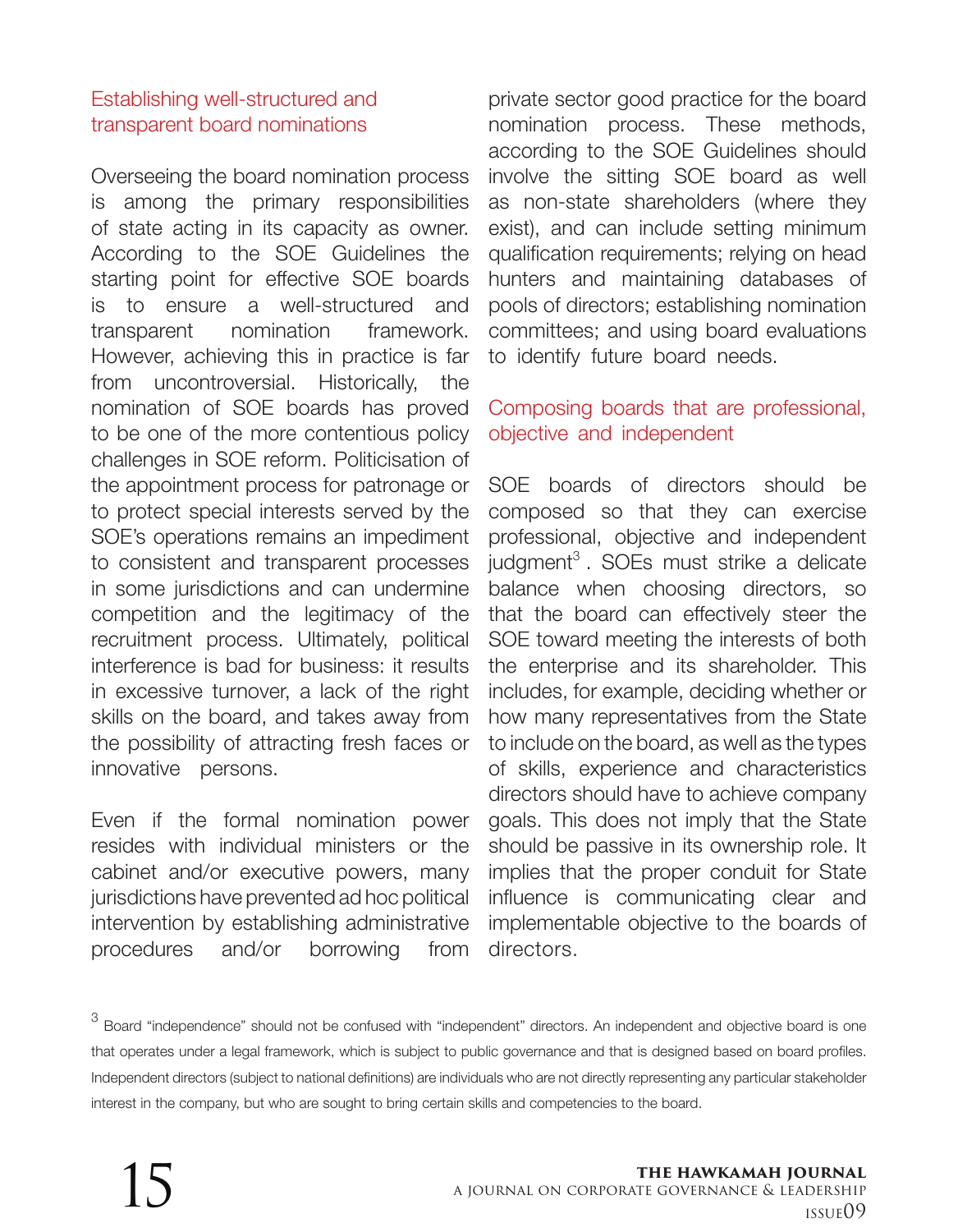Many jurisdictions have moved towards limiting the number of seats reserved for public servants towards a greater reliance on independent directors and persons with relevant commercial experience (See Figure 1). There is growing consensus that, under no circumstances, should ministers, state secretaries, or other direct representatives of, or parties closely related to, the executive power be represented on SOE boards. Many countries also limit the number of board positions – with the ideal set between five to seven members – and increasingly jurisdictions are promoting gender diversity either through quotas or by setting indicative targets. Employee representation on boards generally follows private sector practices, but can differ for some SOEs.

Board induction, training and remuneration practices

To enhance SOE board professionalism and performance, the SOE Guidelines include specific recommendations on director training and remuneration. The Guidelines recommend that directors receive an induction to inform them of their responsibilities and liabilities. A small number of jurisdictions complement their induction sessions by encouraging on-going professional development for individual directors or on a board-wide basis. These trainings focus on thematic areas where supplementary training is needed, for example on accounting standards, tax codes, or laws, regulations and other areas of relevance.

#### Figure 1.Board composition in stateowned enterprises in the OECD area



#### Sources:

1. OECD (2013), Boards of Directors of State-Owned Enterprises: An Overview of National Practices, OECD Publishing,

Paris. DOI: http://dx.doi.org/10.1787/9789264200425-en

2. OECD (Forthcoming), Compendium on SOE Governance. OECD Publishing, Paris.

**the hawkamah journal** a journal on corporate governance & leadership  $\sum_{\text{DERSHIP}}^{\text{质NMAL}}$  16